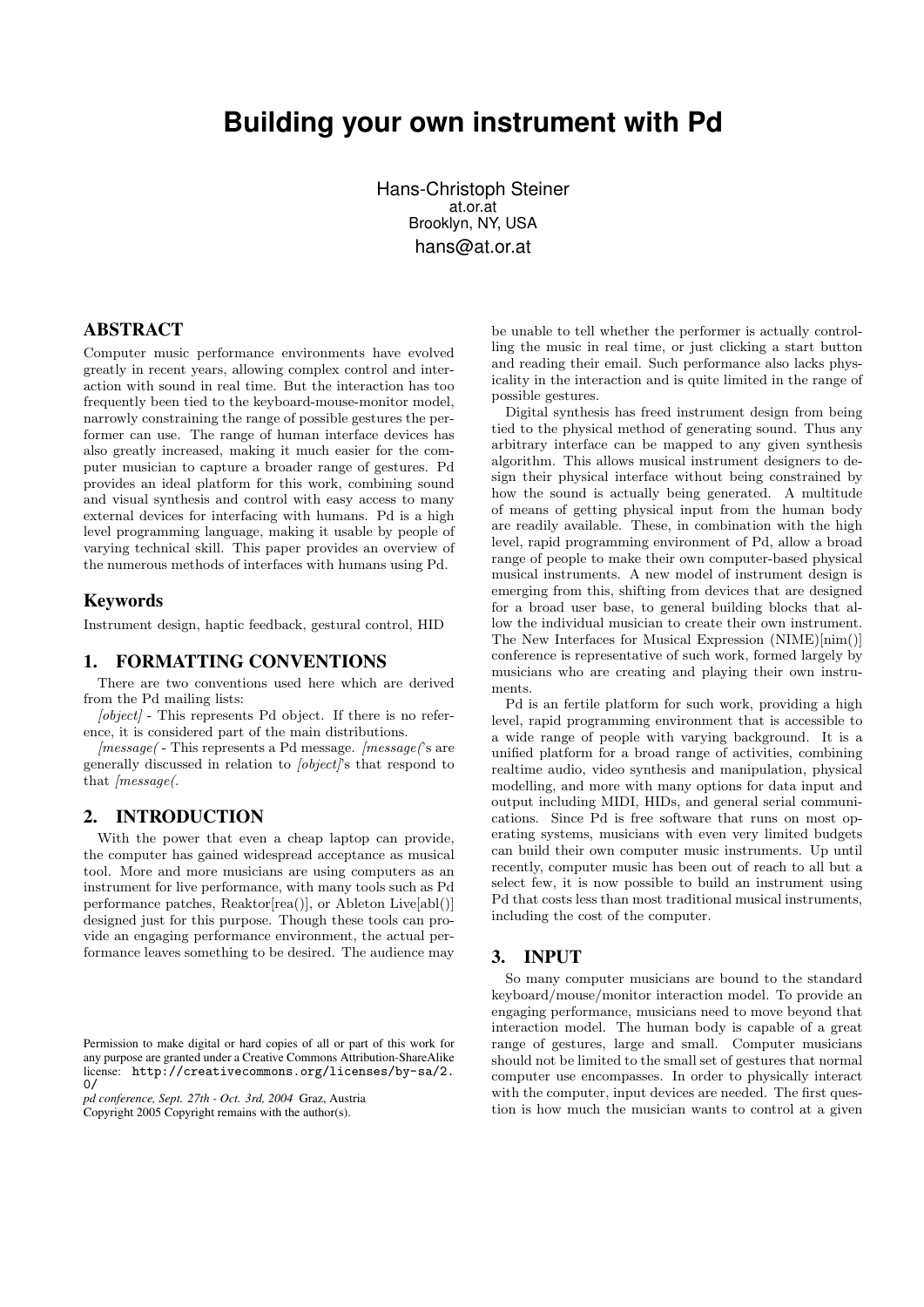

Figure 1: Michel Waisvisz with The Hands; Max Mathews with The Radio Drum

time and how much a human is capable of managing at a given moment.

# 3.1 Dimensions of Control

Humans can only control a limited number of dimensions simultaneously. You could say that humans have limited "bandwidth".[Cook(2001)] It is possible to provide too many dimensions of control, making the instrument difficult to play, hampering expressivity. If the instrument is too simple, then it will have a limited range. Existing instruments and playing techniques are a good model of how many dimensions of control are useful. One example is the bowing motion of the violin, which can easily be emulated using a mouse, or an arrangement of buttons, like a piano, which could come in many forms.

A good place to start for examples of the level of complexity that a human can manage in a physical interface are the tried-and-true traditional instruments. From violin to piano to any instrument that humans have mastered we can see examples of functional interfaces. The violin and the piano are good examples for this because both of them offer a wide range of control over the sound produced, but in quite different manners.

The violin has 4 dimensions of control: bowing velocity, bowing pressure, location of the bowing as compared to the bridge, and the finger position on the strings. Mostly, the violinist is playing one string with a maximum of two or maybe three strings at a time, but the violinist is basically always playing one line at any given moment.

The piano model differs from the violin; playing numerous simultaneous notes is standard. A good pianist can even play two separate lines on one hand, making four simultaneous lines possible. The trade-off comes in the amount of control that the pianist has over the string as compared to the violinist. The piano has 2 dimensions of control for each string: velocity of key press and application of the damper. The pedals provide another simple dimension of control with the soft pedal. The damper and sostenuto pedal both provide control over the same damper as the finger can control, but in a different way. The final dimension of control for the piano is which key you hit, giving a different pitch. This provides 4 common dimensions of control, with the soft pedal providing a rarely used and simple 5th dimension. So in



Figure 2: A typical gaming joystick.

comparison the violin, playing one line the piano is simpler, therefore there is bandwidth left to allow playing multiple lines simultaneously.

## 3.2 Human Interface Devices

There are many off-the-shelf Human Interface Devices (HIDs) which can serve as musical controllers. While some of them are not up to the standards needed for musical performance, in terms of latency and resolution, many standard USB HIDs perform quite well as controllers. Devices notable for their performance include gaming controllers such as gaming mice and joysticks; and tablets. These types of devices can be used with Pd with low latency and very high resolution. For example, USB optical mice can provide 4000 DPI every 5ms.

#### *3.2.1 Joysticks*

Anyone who has played a video game is familiar with a joystick. Joysticks come in a wide variety of shapes, sizes and forms. Joysticks can have between 7 and 10 bit resolution, and anywhere from a 25Hz to 250Hz sampling rate depending on the hardware and the drivers. The basic analog joystick is inexpensive and leaves a lot to be desired as a musical controller. Modern gaming devices are of much higher quality and are better suited to musical applications. A joystick provides two or three absolute axes of measure per hand. Since a joystick's position data is absolute, the position of the joystick can be tightly mapped to different control parameters. For example, StickMusic[?] uses the axes of a joystick to control the timbre, therefore the timbre will be the same given the same position of the joystick.

There are two objects available in Pd for using joysticks: Joseph Sarlo's [joystick] [Sarlo()] and Hans-Christoph Steiner's [linuxevent] [Steiner(b)]. [joystick]'s outlets are dynamically created, providing an easy way to access all of the axe s a given joystick has. But it has the disadvantage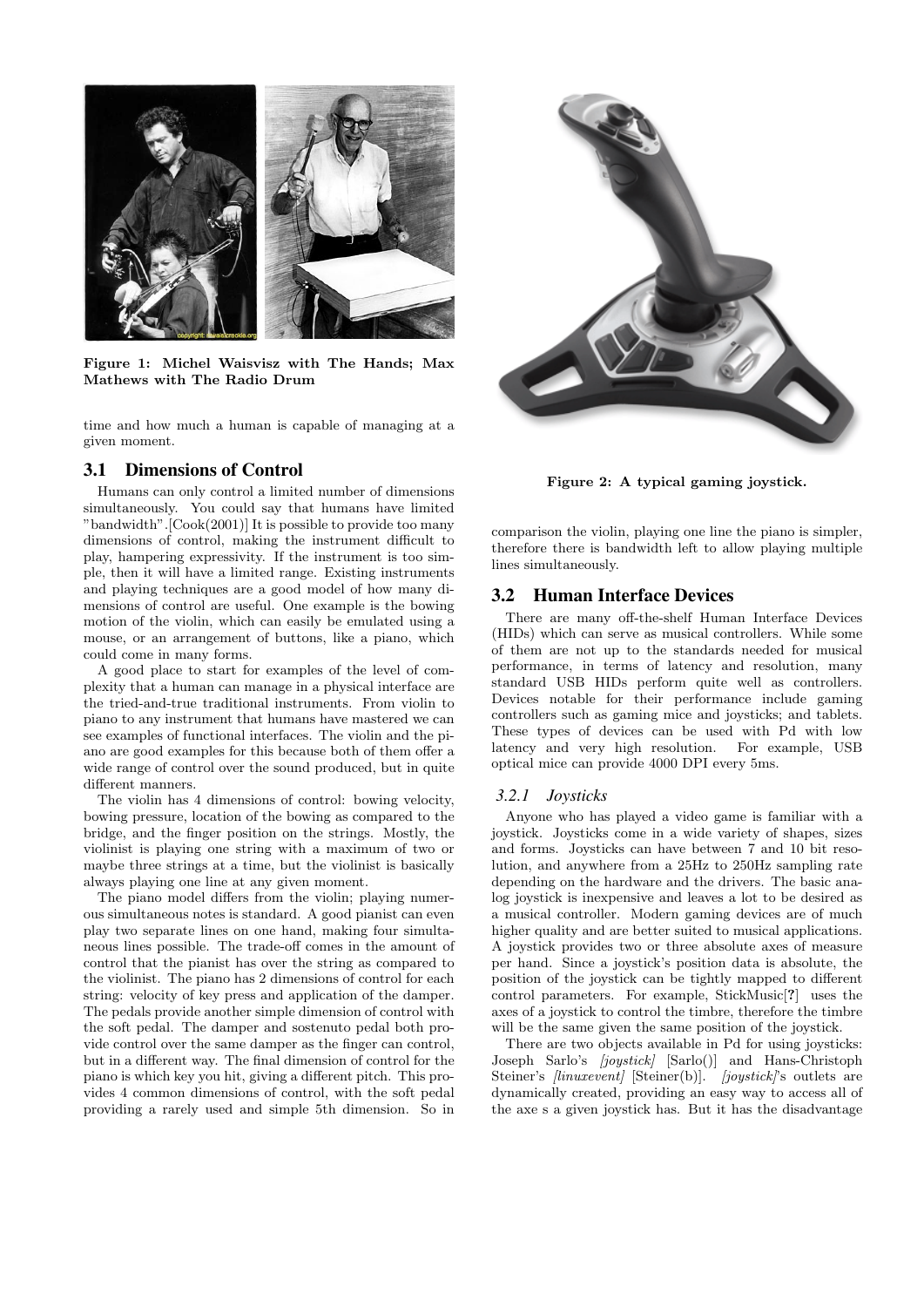

Figure 3: A high-performance gaming mouse.

of having different numbers of outlets with different joysticks, making it harder for a given Pd patch to work with multiple joysticks. *[linuxevent]* provides access to all supported buttons, hat switches, and axes through a fixed number of outlets. This data is provided out of 4 outlets: time, the timestamp of the data; type, the type of data, i.e. axis, button, etc.; code, the specific instance of the type, i.e. X-axis, trigger button; and value, the data for that specific instance. When using *[linuxevent]*, the value data will need to be routed based on the type and the code

 $\left\langle \frac{\partial u}{\partial x} \right\rangle$  is a simplified object based on  $\left\langle \frac{\partial u}{\partial y} \right\rangle$ . It has a fixed amount of outlets, so that your patch doesn't need to change with different joysticks, with the disadvantage being that this object doesn't support axes beyond X, Y, twist, throttle, and 1 hat switch. You can make a custom object for your joystick using an abstraction based on  $\text{linu}xevent$  (see the Pd help patch for an example).

#### *3.2.2 Mice*

The mouse has a lot of untapped potential as a musical controller though they are generally viewed as a pointing device relegated to moving a pointer around a screen. But the instrument designer need not use the mouse in its traditional role. Modern mice can be high precision devices that work well in a variety of situations. Optical USB mice can have down to 5 ms of latency with up to 4000 dpi resolution per cycle, making them the most precise of the relatively cheap HIDs. Also, mice come in a wide variety of forms, from standard mice with balls or optical sensors, to trackballs, or trackpads. If it works as a standard mouse it can be used with the standard mouse objects.

The mouse is a little more tricky to use than other HIDs because, like the keyboard, it is usually in constant use by the OS. This means that mouse button clicks can mistakenly land on buttons and other GUI widgets with unintended effects. There are a number of ways to avoid this. The most basic and rudimentary method is to maximize a blank Pd window over the whole screen. Another basic workaround is to avoid using the mouse buttons at all in the instrument. Currently then best solution is to run the patch in -nogui



Figure 4: A keyboard customized for gaming.

mode, then there is no GUI for the mouse pointer to interact with. Ideally, there would be a way to steal the mouse from the GUI from within Pd so that it can use the mouse exclusively.

There are a number of objects available for getting data from the mouse. *[linuxmouse]*or *[linuxevent]* are currently the best choices in general because they provide the most flexible access to the mouse data. *[linuxmouse]*provides low level access to the mouse data. It outputs the relative change in position in screen pixels from the previous polling cycle. Using the relative data means that the mouse data is not limited by the size of the screen. With other objects, when the mouse pointer hits the edge of the screen, the data in that dimension stops changing, since its outputting absolute pixel coordinates. [linuxmouse]outputs the relative change in position each cycle regardless of where the mouse pointer is. The units are still screen pixels, but the size of the area where the mouse can move is unlimited. Set the mouse at the highest tracking speed for the highest resolution. This will make the pixels per centimeter the mouse moves much higher.

[MouseState] outputs the absolute coordinates of the mouse pointer on the screen in terms of pixels. This object is a clone of the Max/MSP object. Since Max/MSP originally ran on the MacOS only, this object was tailored for that environment, meaning that it only tracks the state of the first mouse button. All of the other mouse buttons are totally ignored by this object. [gemmouse] provides the location of the mouse pointer within the Gem[gem()] window, which can provide a solution for the problem of the OS also using the mouse at the same time. But since the resolution is tied to the resolution of the Gem window, *[gemmouse]* provides equal or less resolution than [MouseState]. [serialmouse] provides access to the data from serial mice. They have a 25-50Hz refresh rate, which limits it as a serious musical controller.

One example of an instrument built using the [linuxmouse]object is StickMusic, and instrument created using a haptic (meaning related to the sense of touch) joystick and a haptic mouse. In StickMusic, the mouse is used as if bowing a string. The X-axis velocity is mapped to the amplitude of the output with Y-axis position mapped to the pitch. Using veolcity over position works well with the mouse since the mouse provides only relative location information.

#### *3.2.3 Keyboards*

Basically every computer has a keyboard, which provides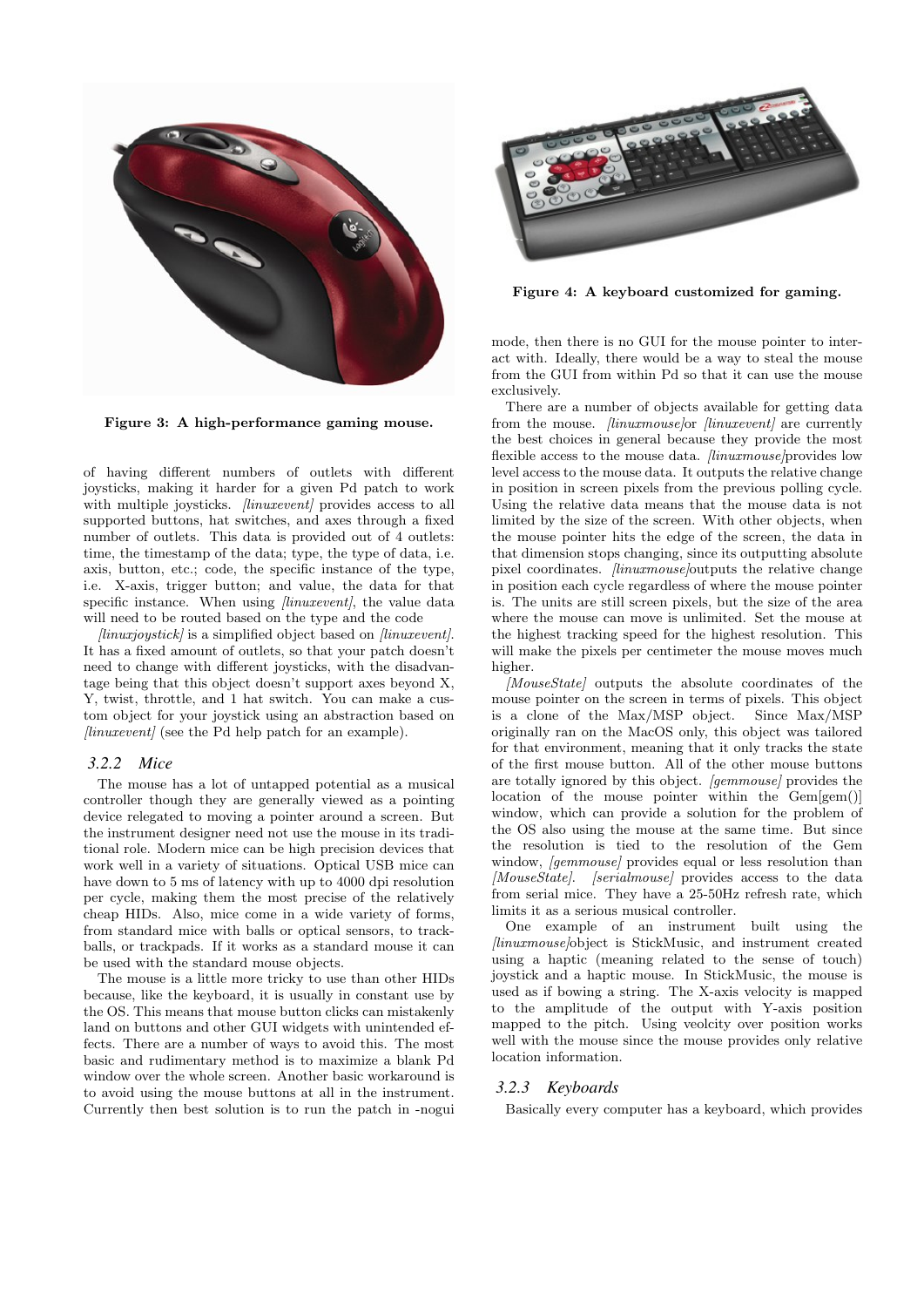a large array of buttons designed around the human hand and can detect multiple simultaneous key presses. The keyboard can be a compelling musical controller along the lines of the piano, but using it can trap the musician in the keyboard/mouse/monitor interaction model. The keyboard does not need to be used in the standard way, it could be a standalone instrument strapped onto the body like a guitar. It is a cheap and useful controller, if care is taken to escape the standard keyboard interaction.

Pd provides a number of objects for accessing the keyboard data. *[key]*, *[keyup]* and *[keyname]* report key presses as long as a Pd window has focus. They are standard Pd objects and work on all platforms. *[key]* outputs the system-specific key number on key down; [keyup] outputs the system-specific key number on key up; [keyname] outputs the key name on the right outlet, and the state of that key whenever a key is pressed or released. [gemkeyboard] and *laemkeynamel* report key presses when the Gem window has focus. [gemkeyboard] outputs the system-specific key number on key down while [gemkeyname] outputs the key name on the right outlet, and the state of that key whenever a key is pressed or released. It is also possible to get all of the keyboard data using *linuxeventl*. With this object, Pd will always get the key press data regardless of whether Pd or Gem has focus since it reads directly from the keyboard device.

As with the mouse, the OS and the Pd application also use the data from the keyboard, leading to the same problems. The same workarounds that work for the mouse apply when usingthe keyboard and a controller. Also, when Pd is running in -nogui mode, it will never have focus since there would be no GUI component running, therefore all the current keyboard objects but *[linuxevent]* would not report any data in -nogui mode.

#### *3.2.4 Tablets*

Digital tablets such as the Wacom products are quite attractive for use as a musical controller because they are very high resolution with sampling rate generally around 100Hz. The Wacoms provide very accurate absolute position data in the X and Y axis, as well as two dimensions of pen tilt, pen tip pressure, and button state. More than one positioning device can be used simultaneously, including multiple pens or in combination with a mouse-like device.

There are two options when it comes to using a tablet with Pd: [gemtablet] and [linuxevent]. [gemtablet] is quite similar to [gemmouse] and therefore has the same limitations in that the data is limited to the size of the Gem window. For use as a musical instrument, *[linuxevent]* provides access to the tablet data at its full resolution.

Since tablets generally serve as a system pointing device like a mouse, using tablets with Pd can cause the same problems as when using the mouse. The workarounds are the same as well, but with some operating systems it might be possible to stop the tablet from acting as a system pointing device thereby restricting access to the tablet data to Pd.

# 3.3 Other Devices

There are a wide variety of HIDs that don't fit neatly into the above categories, but nonetheless could be interesting musical controllers, devices such as steering wheels, gamepads, the Griffin PowerMate[gri()] USB knob or the SpaceOrb [spa()]. Many of these input devices are supported



Figure 5: PowerMate USB knob and SpaceOrb



Figure 6: A force-feedback gamepad and steering wheel

by the Linux input event system, which means that they are supported by the *[linuxevent]* object. *[gemorb]* supports the SpaceOrb, a six degree of freedom ball controller which attaches to the computer using a serial port. The SpaceOrb is a cheap and interesting controller, but in the long run, its low resolution limits it use as a musical controller.

### 3.4 Sensors and Electronics

There is a huge variety of sensors, switches, buttons, displays, and electronic devices readily available, from forcesensitive resistors to accelerometers to infrared proximity sensors. Building from individual parts allows the designer to tailor the controller closely to there desires.

#### 3.5 Sensor Boxes

Recently, there has been a surge in the development of various sensor boxes which allow users to easily get data from various sensors into their computers. There are three main methods that these sensor boxes get data into the computer: serial, MIDI, and USB. The MIDI interfaces such as the Doepfer Contact-to-MIDI CTM64 [doe()] are the easiest way to use arbitrary devices for input. Such boards convert electric signals to MIDI, making them very easy to use in a musical setting.

For sensor boxes that use serial or USB to connect to the computer, how they are interfaced depends on what protocol is used over the serial or USB connection. Generally, there would need to be specific Pd objects written in order to use them with Pd, but there might be ways around this, such as using command line tools and the [shell] object. The MakingThings' Teleo [tel()] is an example of a USB interface with specific objects needed to use it. Currently there are only objects for Max/MSP, but there is talk of Pd support.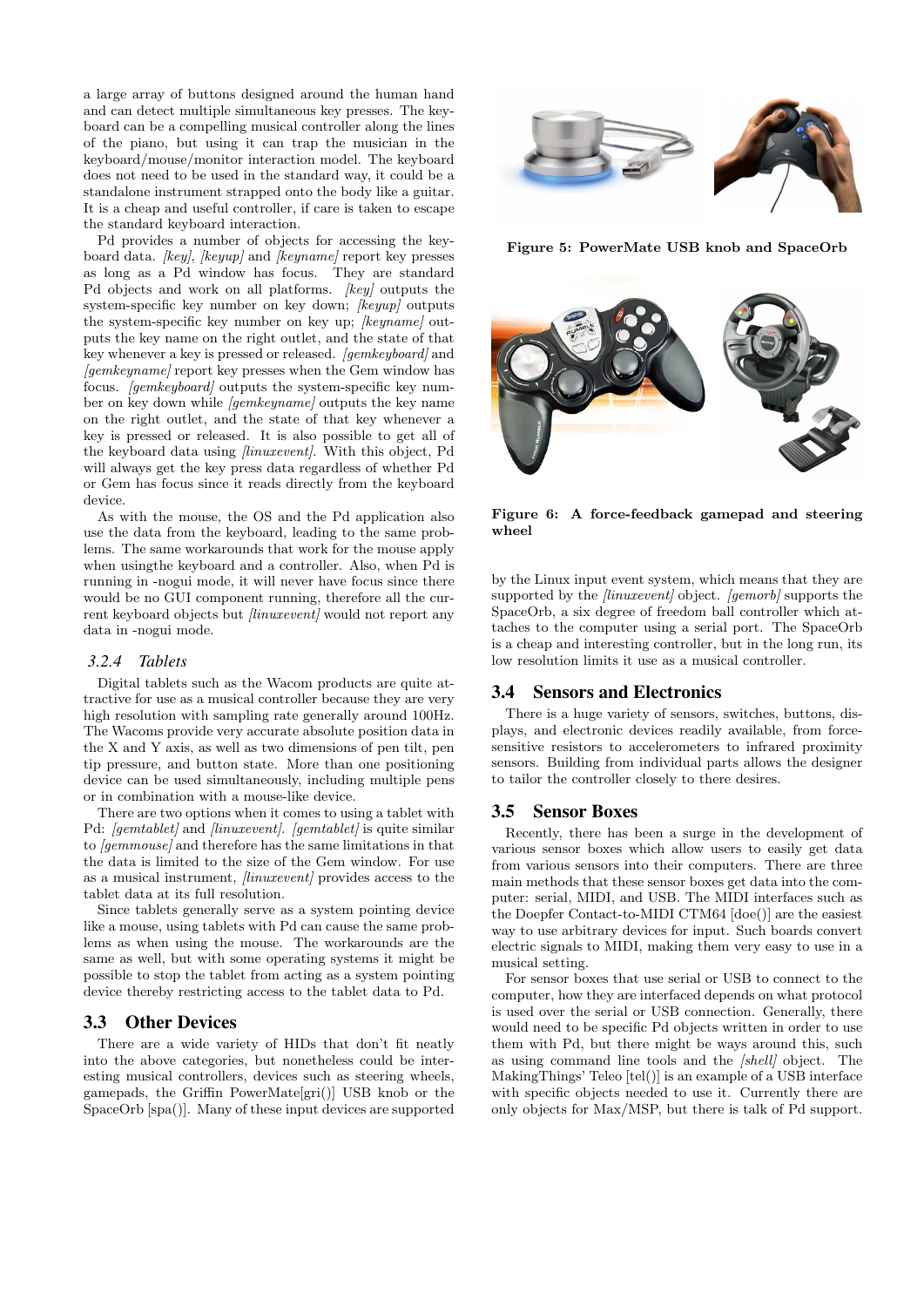

Figure 7: The Doepfer Pocket Fader

#### 3.6 Microcontrollers

Microcontrollers such as the Microchip PIC [pic()] or the Atmel AVR [atm()] have become a popular method of getting sensor data into computers. They are cheap and run fast enough to track the output of an array of sensors. The downside is that a solid knowledge of electronics is needed to create reliable instruments. Also, many microcontrollers are too slow to provide good resolution.

Using *[comport]* for serial communications is currently the only functional method of accessing a microcontroller in Pd. There are successful instruments built with microcontrollers that use MIDI, OpenSoundControl (OSC), and custom protocols designed for the task at hand. The Stranglophone and Pierrophone[Sharon(2004)] use accelerometers and sliders to get data from the user, and then outputs standard MIDI data via a serial port. This MIDI data is used by Pd to control a synthesizer. In the Sound Shell [Raskob()], a PIC microcontroller samples infrared proximity sensors and hall effect magnetic sensors and outputs data serially using MIDI.

## 3.7 MIDI Equipment

A wide variety of controllers use MIDI to communicate, from MIDI slider boxes to multipurpose "control surfaces" to more esoteric controllers like the Kaoss Pad [kao()]. Since the roots of Pd and the Max family of data flow languages lies in MIDI, it is very well supported. MIDI devices are generally very low latency, but the MIDI protocol itself is designed around 7-bit resolution with some 14-bit resolution devices. 7-bit is quite limited for a controller, especially compared to USB tablets and mice.

There are many variations of the mixing board, known as MIDI "control surfaces", which provide anything from rows of basic sliders to large consoles with sliders, knobs, buttons, etc. They generally are reliable and designed for musical applications, making them a natural choice for a musical controller. Nick Fells uses MIDI control surfaces in a number of different instruments. His pieces Words on the streets are these and Still Life[Fells(2002)] are two examples. They use the Peavey PC1600x control surface, mapping each slider to various parameters to be directly controlled in realtime.

The Kaoss Pad is built around a two dimensional touch controller. It also has a couple arrays of buttons as well as a couple switches and knobs, which output MIDI data. Using this MIDI output in Pd, you can map all of the parts of the controller however you see fit. Kaos Tools [kao()] provide a



# X1 N60.80 P0.40 B36 PR Y2 N80.100 P0.50 B36

Figure 8: Theremidi, a touchscreen MIDI instrument

set of objects that streamline the use of the Kaoss Pad in Pd. The Palm Pilot in combination with the program Theremidi [the()] can provide a cheap alternative to the Kaoss Pad. Theremidi uses the Palm Pilot touchscreen as an X/Y MIDI controller, much like the Kaoss Pad.

#### 3.8 Video

Computers have gotten to the point that heavy video and graphics processing is quite affordable. This opens up the visual dimension for the musician in a whole new way. Motion and color tracking using video processing allows all sorts of interactions that previously would have been quite expensive and difficult to implement. By extracting data from live video streams, a wide range of gestures can be captured and mapped how the instrument designer sees fit.

Video is a noisy medium. Lighting and postprocessing can be important in obtaining usable data values. Most current video cameras run at slow frame rates, and are therefore not low latency. When using NTSC (60hz field rate) or PAL (50hz field rate) video capture devices, there is a builtin 16/20 msec delay from action to detection, not including processing time. Most webcams run at a framerate of 30 Hz, quite slow for use as a musical controller. But webcams using USB 2.0 or IEEE-1394 ("Firewire") can provide much higher frame rates to reduce this latency, some as high as 120Hz.

There are three key methods of tracking gestures with video: color, motion, and shape. The most common one is using motion detection. With Gem, you can use  $\langle pix{\text{-}movement} \rangle$  in combination with  $\langle pix{\text{-}blob} \rangle$ ; PDP provides  $[pdp_mgrid]$ , which is grid-based motion tracking; GridFlow provides motion detection by subtracting previous frame from current frame using [@-]. For color and shape tracking, PDP provides  $[pdp\_crrack]$  and  $[pdp<sub>-</sub>shape]$  respectively. Another option is to process the visual data using outside software and feed that data into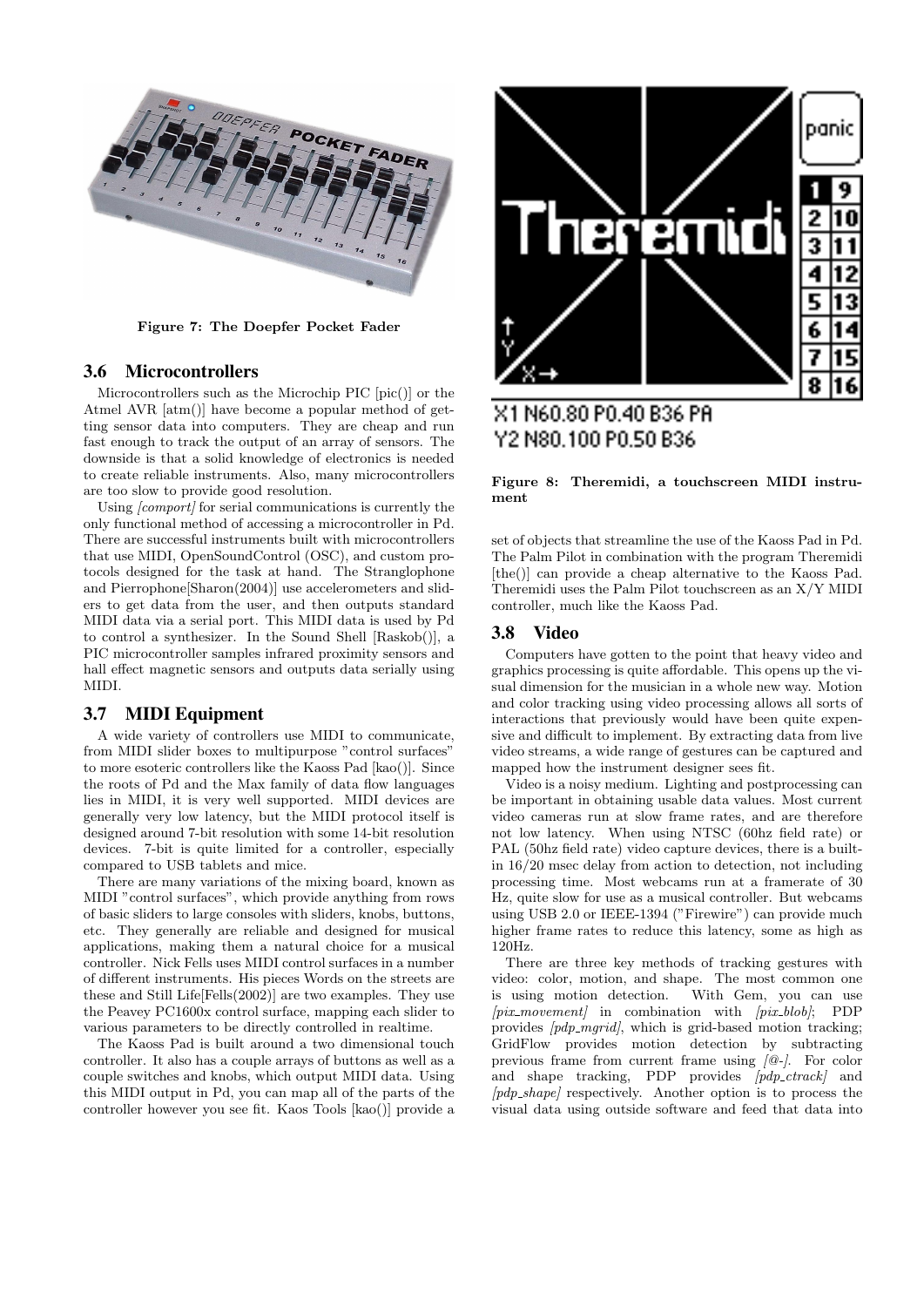Pd. reacTable [Kaltenbrunner et al.(2004)Kaltenbrunner, Geiger, and Jordà takes that approach, using OSC to communicate between the two pieces of software.

# 4. NON-AUDITORY FEEDBACK

In using computer to make music, we have gained a large degree of control over the sounds we can make and coordinate. But with almost all computer music experiences, there is something lacking that the traditional musical experience is rich in: non-auditory feedback. Mostly this feedback is in the form of haptic sensations such as vibration, but the traditional musician can also see many of the workings of the sound generation in action, i.e. the movement of a guitar string. These two key methods of providing feedback, haptic and visual, are available within the Pd environment, which enable Pd to provide rich, instantaneous feedback. In effect, using non-auditory feedback opens up unused input channels to the brain.

## 4.1 Haptics

Adding haptic feedback brings back the tactile feedback loop that is an fundamental aspect of playing traditional instruments[O'Modhrain(2000)]. Haptic interfaces have thus far mostly been used to control synthesis methods that have direct analogies to the physical world[Nichols(2002)] [Cadoz et al.(2003)Cadoz, Luciani, Florens, and Castagn´e] [Howard et al.(2003)Howard, Rimell, and Hunt]. Scanned synthesis, designed with haptics in mind, relies on metaphors from the physical world [Wright et al.(2001)Wright, Freed, Lee, Madden, and Momeni] to synthesize sound. StickMusic [?] uses haptics to provide feedback for a phase vocoder, which has no analogy to the physical world.

While somewhat limited as musical controllers, using offthe-shelf haptic gaming devices allows the user to rapidly ramp up and build a functional instrument that employs haptic feedback. Haptic joystick offer many different types of feedback, from forces to friction to vibration. Haptic mice have a motor which can create pulses that are perceived as either individual events, a stream of pulses, or an audible vibration, depending on their frequency. It is also possible to construct simple haptic devices such as The Plank [Verplank et al.(2002)Verplank, Gurevich, and Mathews].

The ff [Dongen()] library provides objects to control the feedback in most gaming haptic controllers, with different objects for each of the supported haptic effects, such as [ffspring] and [ff-periodic]. [ifeel]  $[Steiner(a)]$  controls the pulse motor in iFeel mice. Currently, these objects only work on GNU/Linux. If you want to build your own haptic devices, you will need to figure out how to control them from Pd. [comport] in combination with a microcontroller provides the easiest method.

# 4.2 Visuals

Contrary to haptic feedback which so far provides a simple imitation of the real world, visual computing opens up the realm of visual feedback far beyond what is offered in traditional instruments. While visual feedback is often important in traditional instruments, most of the activity is on a scale that is too small for human vision to detect. Using computer-generated visuals, the computer can provide complex feedback through a channel that is often under utilized in musical performance. The graphical synthesis and processing afforded by Gem[gem()], PDP[Schouten()], and

GridFlow[Bouchard()] Pd allows this work to be done entirely within Pd.

reacTable is an interesting example of visual feedback as applied in a realtime performance environment. It has various widgets which represent building blocks along the same lines as objects in Pd. When the user makes a connection between widgets, a visual connection is also made. This visual connection has different colors and textures depending on what kind of connection it is.

# 5. MAPPINGS

Digital synthesis has freed instrument design from being tied to the physical method of generating sound. Thus any arbitrary interface can be mapped to any given synthesis algorithm; indeed the mapping can also be designed to suit the goals of the designer[Hunt et al.(2002)Hunt, Wanderley, and Paradis]. There are a number of strategies that have been used to derive mappings. The most straightforward method is thinking in terms of controls and parameters that should be controlled. But this often ends up leading to direct mappings of controls to parameters, which can be a limited way of turning gestures into sound. Using the velocity or acceleration of a given control, for example, can provide for much more compelling gestural control. Another classic mapping strategy is creating a multi-dimensional "timbre space" which the musician navigates[Vertegaal(1994)]. In this method, a few dimensions of timbre of chosen and then mapped out into a dimensional space which the user can navigate. A. Cont, T. Coduys, and C. Henry present a novel approach to mapping, using neural networks to create mappings that are based on learning gestures from the user.[Cont et al.(2004)Cont, Coduys, and Henry] Their software, written in Pd, makes designing mappings an iterative process, where the user ranks the desirability of a given gesture, leading eventually to a chosen array of performance gestures.

Before controller data can be mapped, the output from many devices needs to be scaled, smoothed, or otherwise processed in order to provide good control. On the most basic level, the range coming from the input device will have to be scaled to match the parameters being controlled. Data from high resolution devices such as mice and tablets can be jerky and seemingly erratic. Using an *[average]* object on the data stream, you can smooth the data stream. By making it a weighted average using the  $\omega$ ight( message, you can ameliorate the added latency caused by the averaging. When working with sensors and electronics, often the output of the sensors must be smoothed before it can be properly sampled since the resolution of the microprocessor is limited. This must then be done using electronically, using an integrator, for example.

OSC provides a framework for abstracting the mapping process, which can help clarify the problems of mapping [Wright et al.(2001)Wright, Freed, Lee, Madden, and Momeni]. For example, the output of the controller and the input of the synthesizer can be mapped using a descriptive OSC name space, allowing the instrument designer to more easily focus on the mapping without having to think about the implementation details of the controller or the synthesizer.

# 6. FUTURE WORK